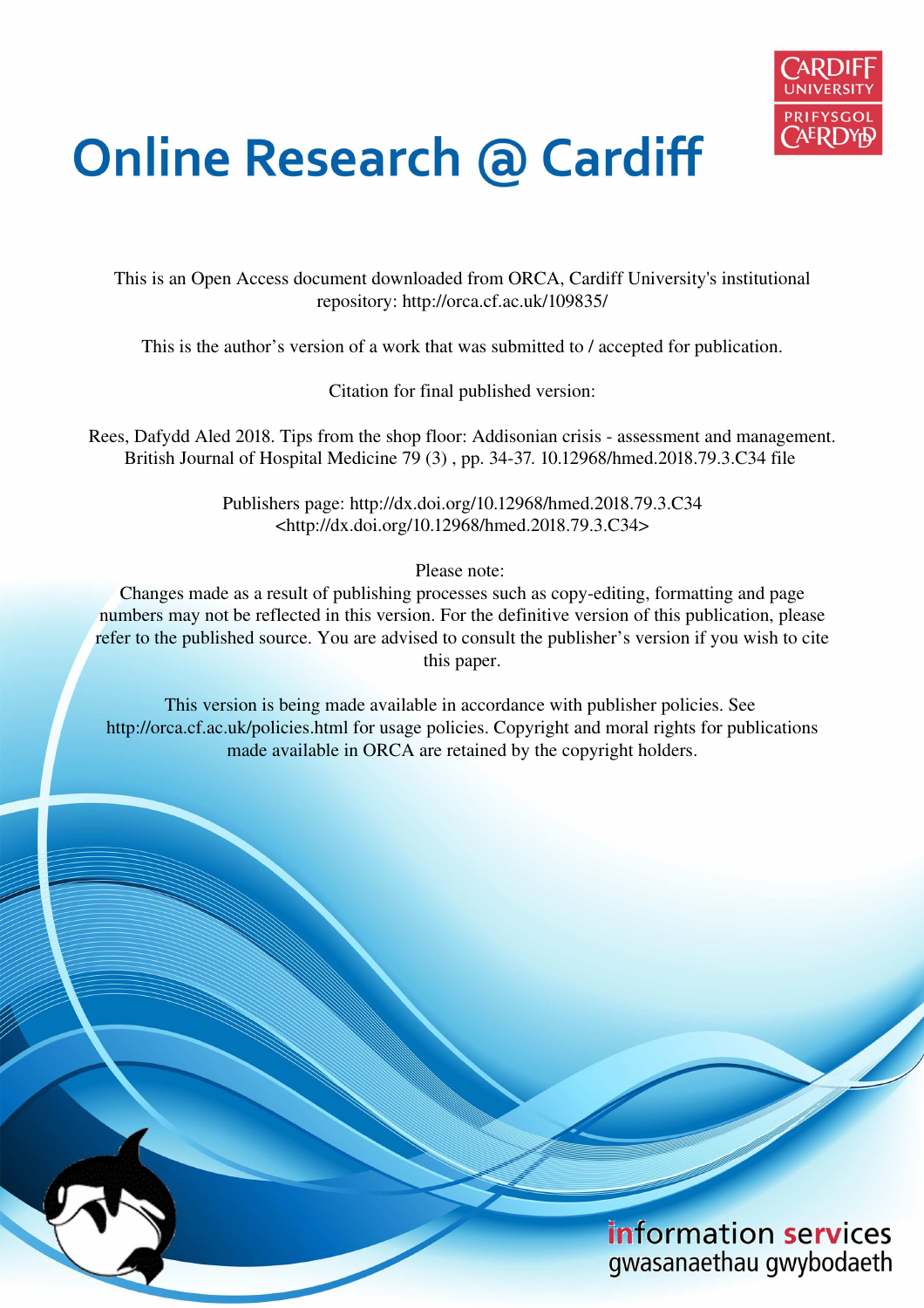# **'Tips from the shop floor: Addisonian crisis – assessment and management'**

# *Introduction*

An 'Addisonian crisis' is one of the most feared endocrine emergencies and requires early recognition and prompt treatment to prevent serious consequences. Strictlyspeaking, Addison's disease describes an autoimmune adrenalitis leading to cortisol deficiency. However, the term 'Addisonian crisis' is often used on the acute medical take to describe the acute clinical presentation associated with adrenal failure, irrespective of the underlying aetiology. Cortisol deficiency originating from the adrenal gland is known as primary adrenal insufficiency (PAI) whereas if the origin is from the pituitary or hypothalamus then this is known as secondary adrenal insufficiency. (Figure 1).

This article aims to summarise the causes of adrenal insufficiency in a manner that is easy to remember and to revise the symptoms and signs of its acute presentation. The emergency medical management will be presented together with top tips for treating and investigating the condition up until discharge.

# *Aetiology*

Primary and secondary causes of adrenal insufficiency can be broadly divided into causes using the "I" mnemonic: **I**mmunological, **I**nvasion, **I**nfection, **I**nfiltration, **I**atrogenic, **I**nfants (congenital) and **I**njury (Table 1).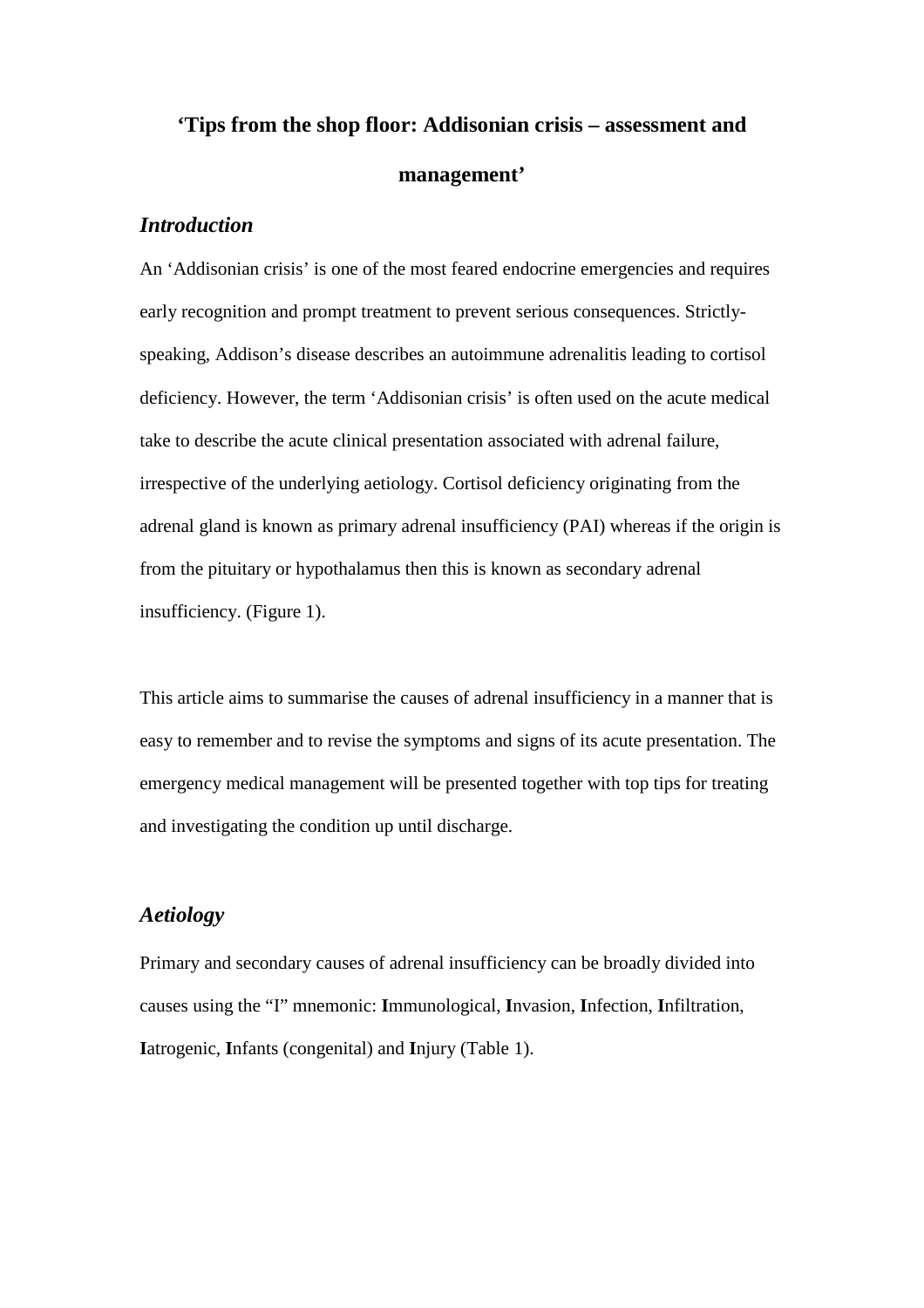*Table 1: Causes of primary and secondary adrenal insufficiency using the "I" mnemonic*

| Causes          | Primary                                        | Secondary                    |
|-----------------|------------------------------------------------|------------------------------|
| "Immunological" | Isolated autoimmune                            | Lymphocytic hypophysitis     |
|                 | adrenalitis (Addison's<br>Disease), autoimmune |                              |
|                 | polyglandular syndromes                        |                              |
| "Invasion"      | Bilateral adrenal metastasis,                  | Pituitary tumours (e.g.      |
|                 | lymphoma                                       | Macroadenoma,                |
|                 |                                                | craniopharyngioma,           |
|                 |                                                | meningioma, metastasis)      |
| "Infection"     | Tuberculosis, HIV, CMV,                        | Tuberculosis, histoplasmosis |
|                 | fungal infections                              |                              |
| "Infiltration"  | Sarcoidosis, amyloidosis,                      | Granulomatosis with          |
|                 | hemochromatosis,                               | polyangiitis (Wegener's      |
|                 |                                                | granulomatosis),             |
|                 |                                                | Sarcoidosis, amyloidosis,    |
|                 |                                                | hemochromatosis,             |
| "Infarction"    | Haemorrhage, Waterhouse-                       | Apoplexy, Sheehan            |
|                 | Friderichsen syndrome,                         | syndrome                     |
|                 | antiphospholipid syndrome,                     |                              |
|                 | hypoperfusion, anti-coagulant                  |                              |
|                 | therapy                                        |                              |
| "Iatrogenic"    | Bilateral adrenalectomy,                       | Hypophysectomy (pituitary    |
|                 | withdrawal from long-term                      | surgery), cranial            |
|                 | steroid therapy, drugs                         | radiotherapy, ipilimumab     |
|                 | (mitotane, tyrosine kinase<br>inhibitors)      |                              |
| "Infants"       | Congenital adrenal hyperplasia                 | Genetic mutations e.g. TBX   |
|                 | (e.g. 21 hydroxylase)                          | 19, combined pituitary       |
|                 | deficiency, 11Beta hydroxylase                 | hormone deficiency (CPHD)    |
|                 | deficiency), X-linked                          |                              |
|                 | adrenoleukodystrophy                           |                              |
| "Injury"        |                                                | Traumatic brain injury       |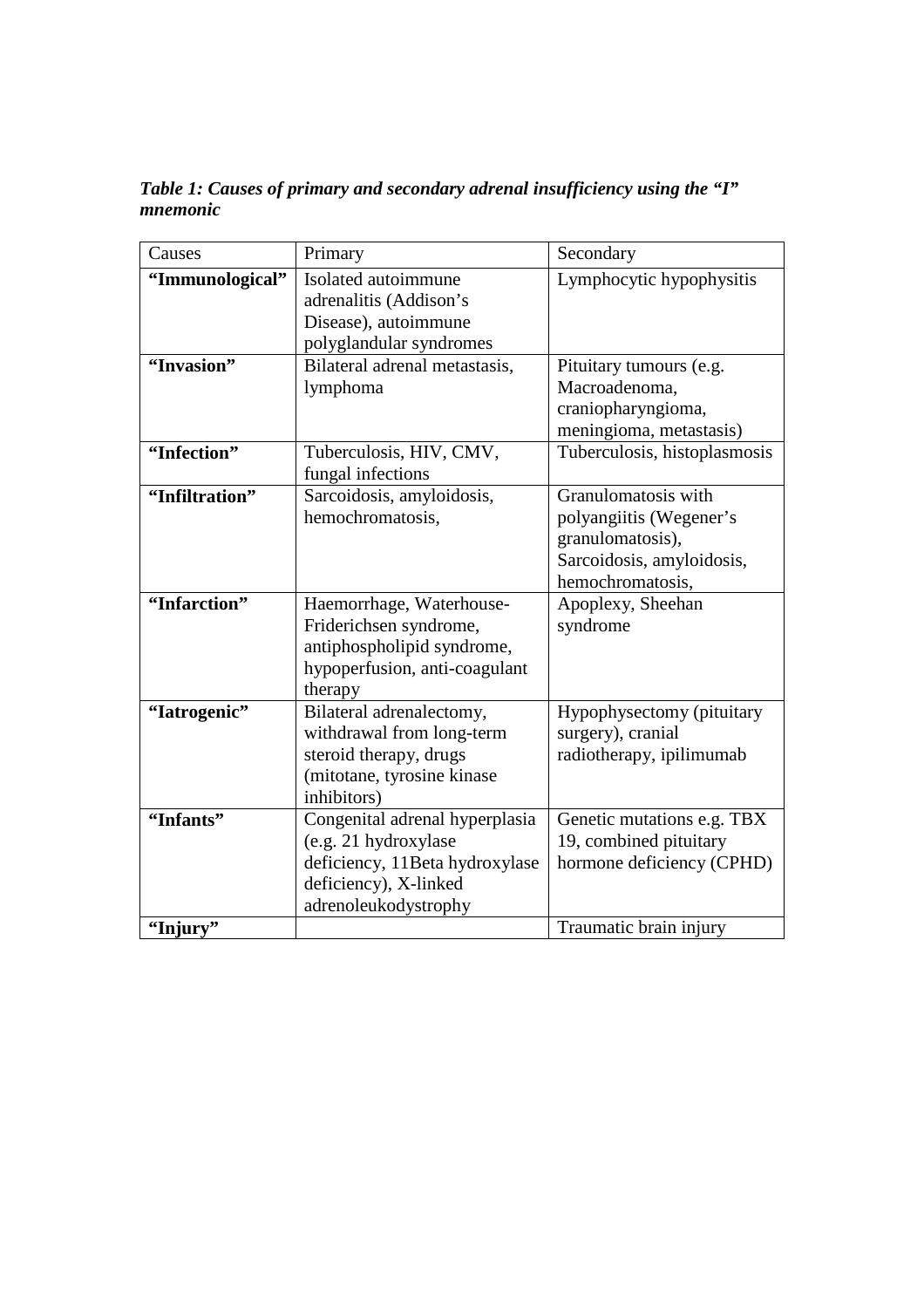

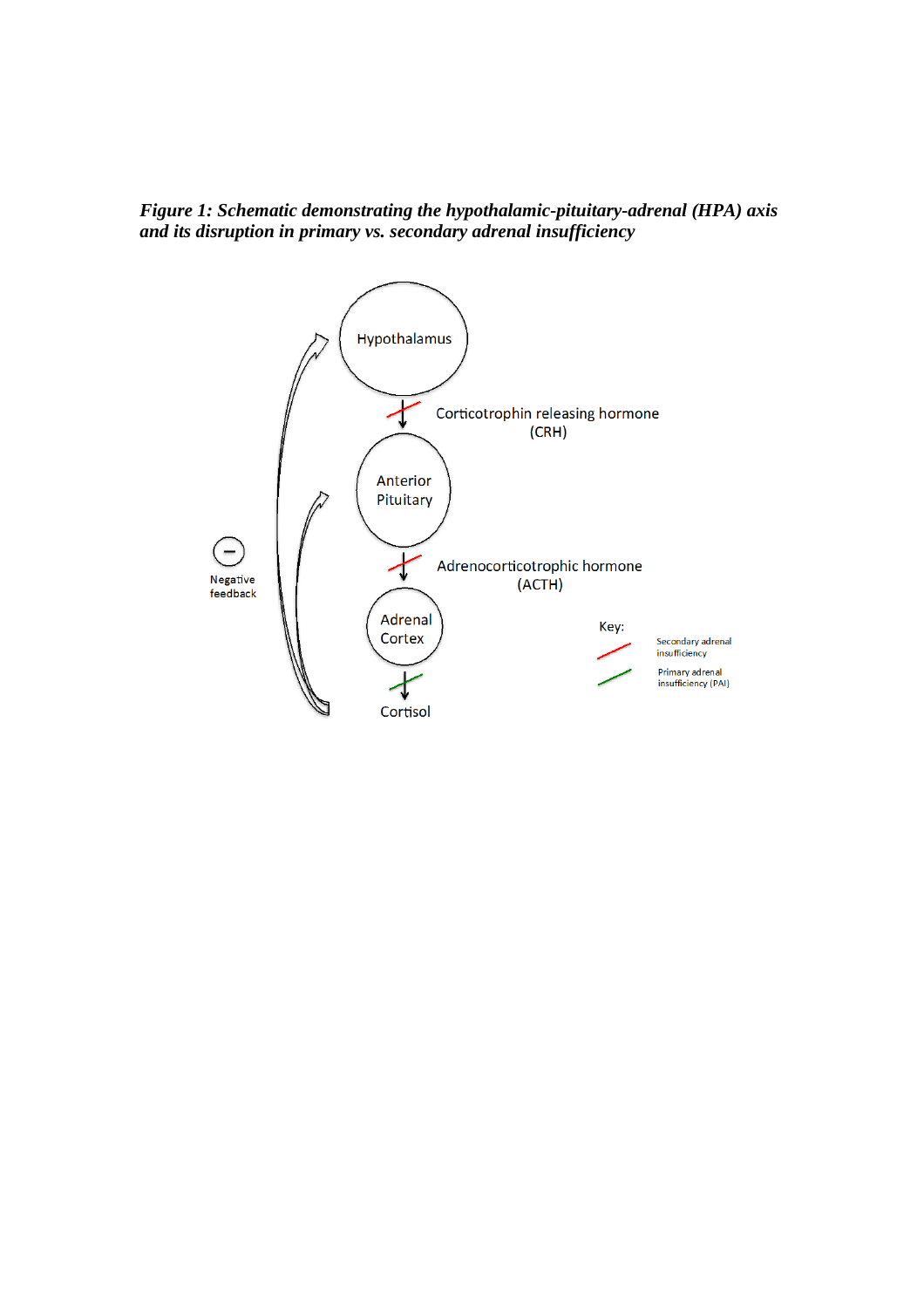# *Summary of causes of primary adrenal insufficiency (PAI)*

The most common cause of PAI is autoimmune adrenalitis. This is more likely in individuals with co-existent autoimmune disease but also occurs in isolation in up to a third of cases. Addison's disease is found in the monogenic autoimmune polyglandular syndrome type 1 in combination with mucocutaneous candidiasis, hypoparathyroidism and ectodermal dystrophy that is seen in childhood, as well as the more prevalent adult type 2 disease (Kahaly and Frommer, 2017). Thomas Addison originally described the pathological features of adrenal tuberculosis (TB) in 1855 and to this day, TB remains the second commonest cause of PAI in the UK and should be considered in all new presentations of PAI.

Other causes of PAI that may present on the medical take include invasion of the adrenal glands in metastatic disease (usually from primary disease in the colon, lung or breast) and hypoxic injury secondary to hypovolaemic or septic shock. PAI is also seen in rarer syndromes such as antiphospholipid syndrome, congenital adrenal hyperplasia and adrenoleukodystrophy (where very long chain fatty acids can accumulate in the adrenal cortex and also the brain causing neurodegeneration).

# *Summary of causes of secondary adrenal insufficiency*

Secondary adrenal insufficiency refers to a state of adrenal suppression due to insufficiency of adrenocorticotrophic hormone production from the pituitary gland. Pituitary adenomas as well as other sellar tumours such as meningiomas, craniopharyngioma and pituitary metastases may all cause ACTH deficiency and adrenal suppression. Traumatic and blast brain injury are other causes of secondary adrenal suppression (Baxter et al., 2013) as well as pituitary apoplexy and Sheehan's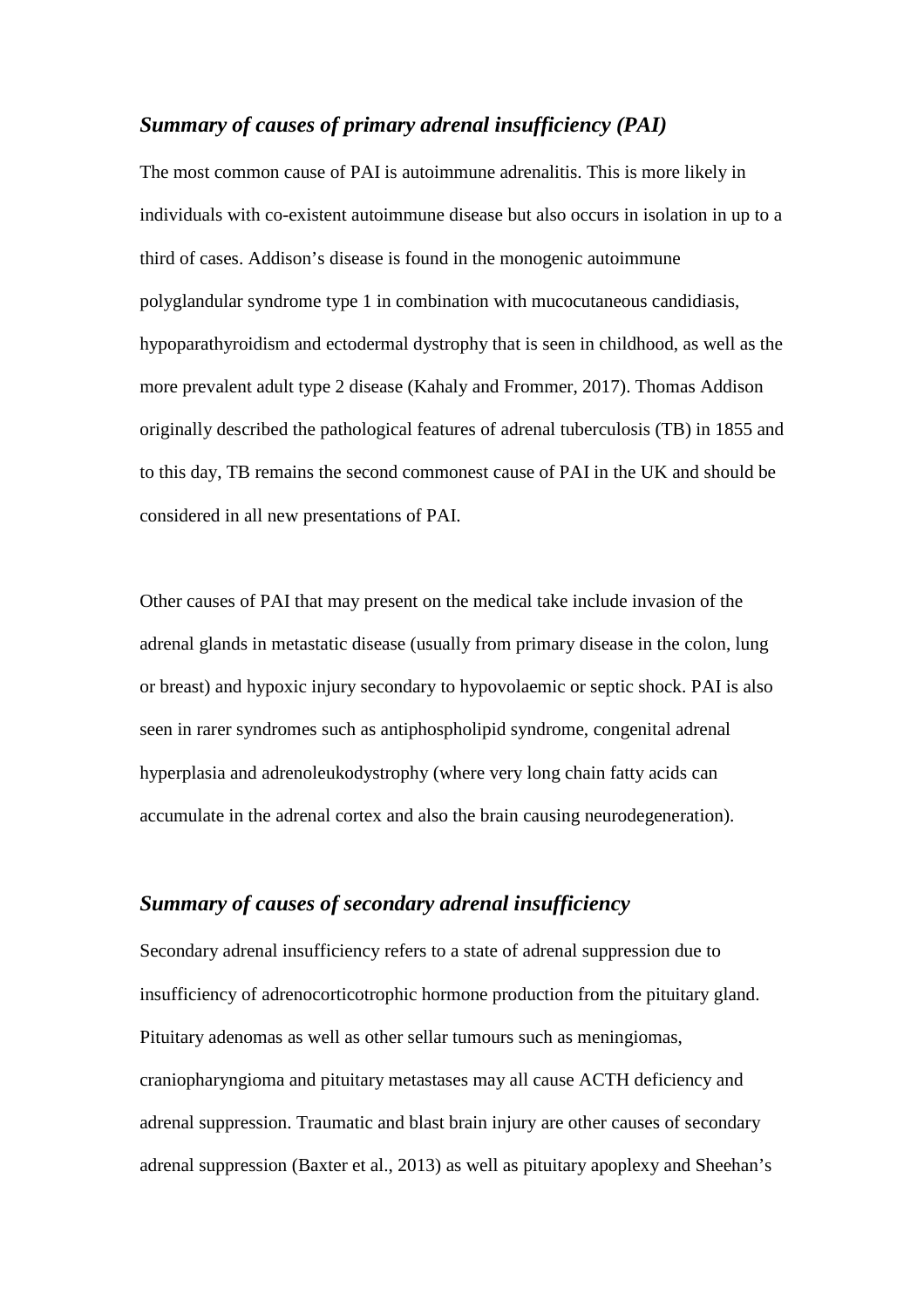syndrome in the post-partum period (Table 1). Addisonian crisis is less common in secondary vs. primary adrenal insufficiency due to preserved aldosterone production, which is not under ACTH control, and typically less extensive cortisol reduction.

#### *Drug- related adrenal insufficiency*

Patients with established PAI may present to the A&E department in Addisonian crisis having omitted their steroid replacement medication for a variety of reasons. The most common cause is a vomiting illness preventing absorption of corticosteroid. A careful history and/or presence of a medic alert bracelet/card should alert you to this.

An alternative scenario is following cessation of long-term corticosteroid treatment. A 5mg dose of prednisolone (or equivalent) over a 4 week period (topical, inhaled, oral or injected) can cause suppression of the hypothalamic-pituitary-adrenal axis (Bancos et al., 2015) . On cessation of treatment some patients may present in an adrenal crisis. A careful history enquiring as to the use of corticosteroid is warranted, including the use of steroid creams and inhalers. Similarly, patients who have been successfully treated for Cushing's disease or those who may be taking insufficient doses of hydrocortisone whilst on mitotane for adrenal cancer may be particularly vulnerable to an adrenal crisis.

# *Clinical presentation*

A classical Addisonian crisis presents as a shocked patient with electrolyte and metabolic disturbance and a suggestive history. A summary of the history,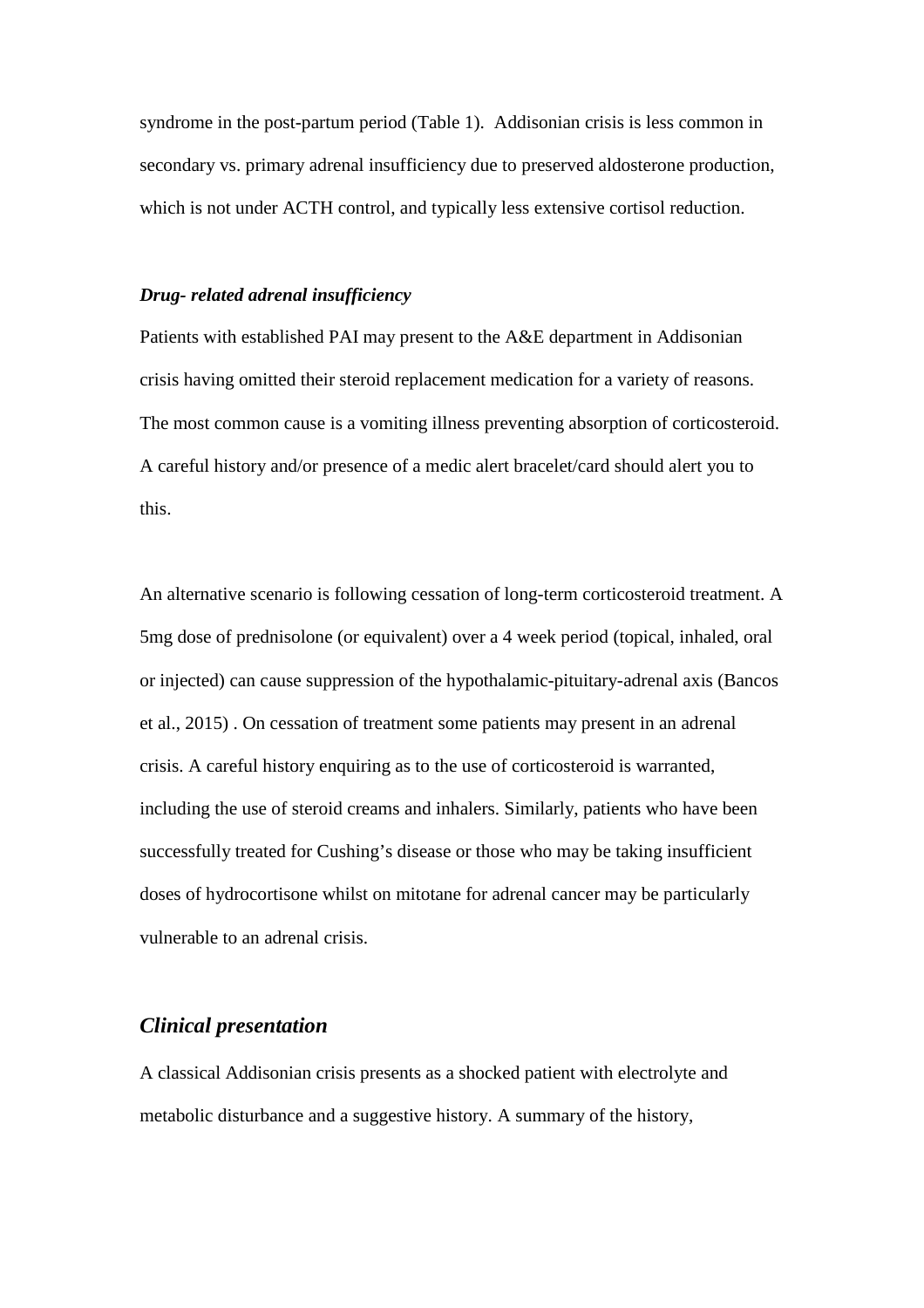examination and laboratory findings typical of an adrenal crisis is presented in Table

2.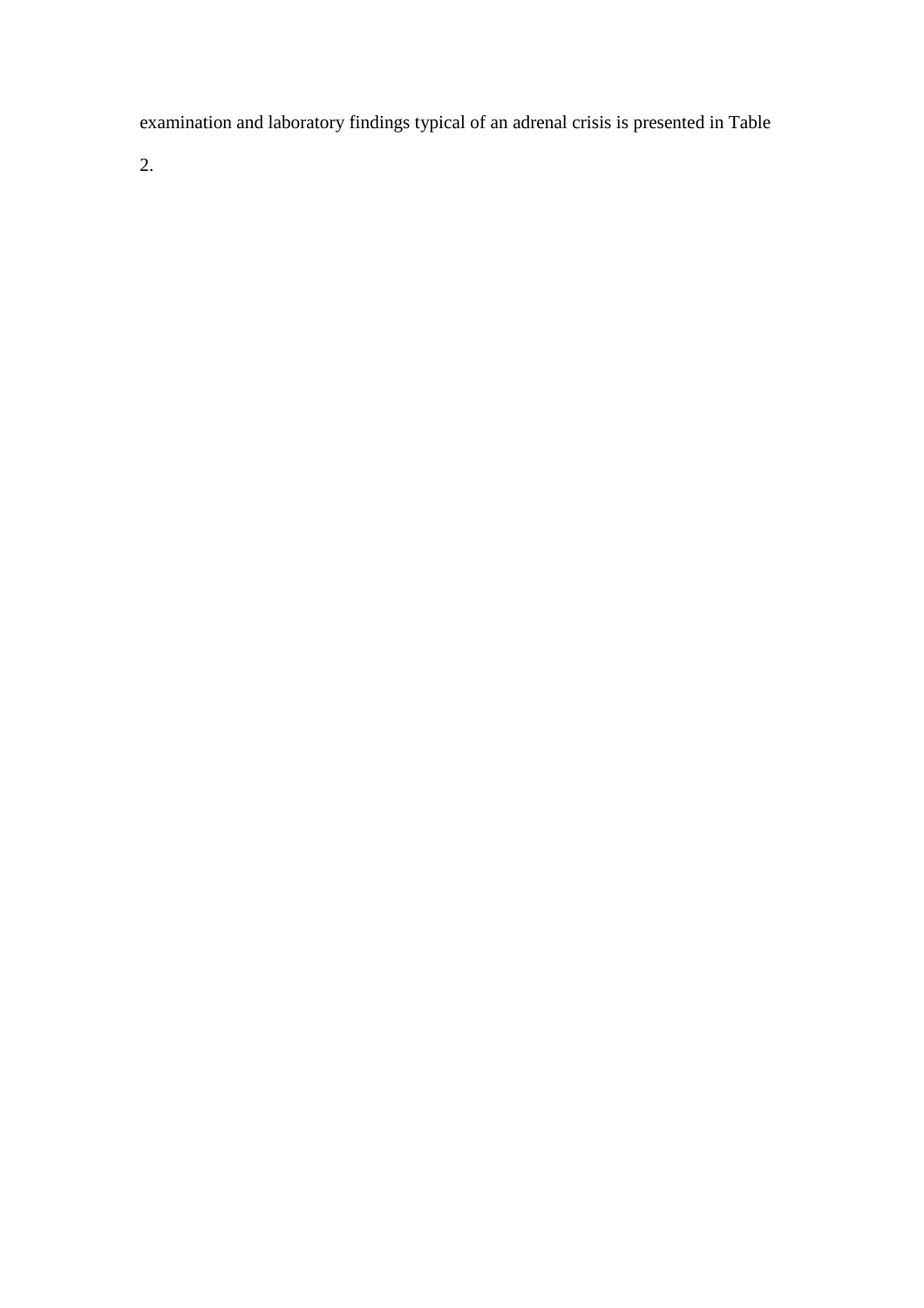| Symptoms                    | Weight loss                                  |
|-----------------------------|----------------------------------------------|
|                             | Malaise                                      |
|                             | Pre-syncope or syncopal episodes             |
|                             | Confusion                                    |
|                             | Gastrointestinal (GI) disturbance            |
|                             | Salt-craving                                 |
|                             | Hyperpigmentation                            |
| <b>Examination findings</b> | Hypotension (postural if not in shock)       |
|                             | Hyperpigmentation (palmar creases, buccal    |
|                             | mucosa, old scars, nipples)                  |
|                             | Septic source/fever (GI, urine, chest, viral |
|                             | illness)                                     |
|                             | ?MI ?surgical abdomen                        |
| Laboratory findings         | Hyponatraemia                                |
|                             | Hyperkalaemia                                |
|                             | Acute kidney injury from hypoperfusion       |
|                             | Normochromic anaemia                         |
|                             | Hypoglycaemia especially in children.        |

# **Table 2. Summary of potential symptoms, signs and laboratory findings during a suspected adrenal crisis**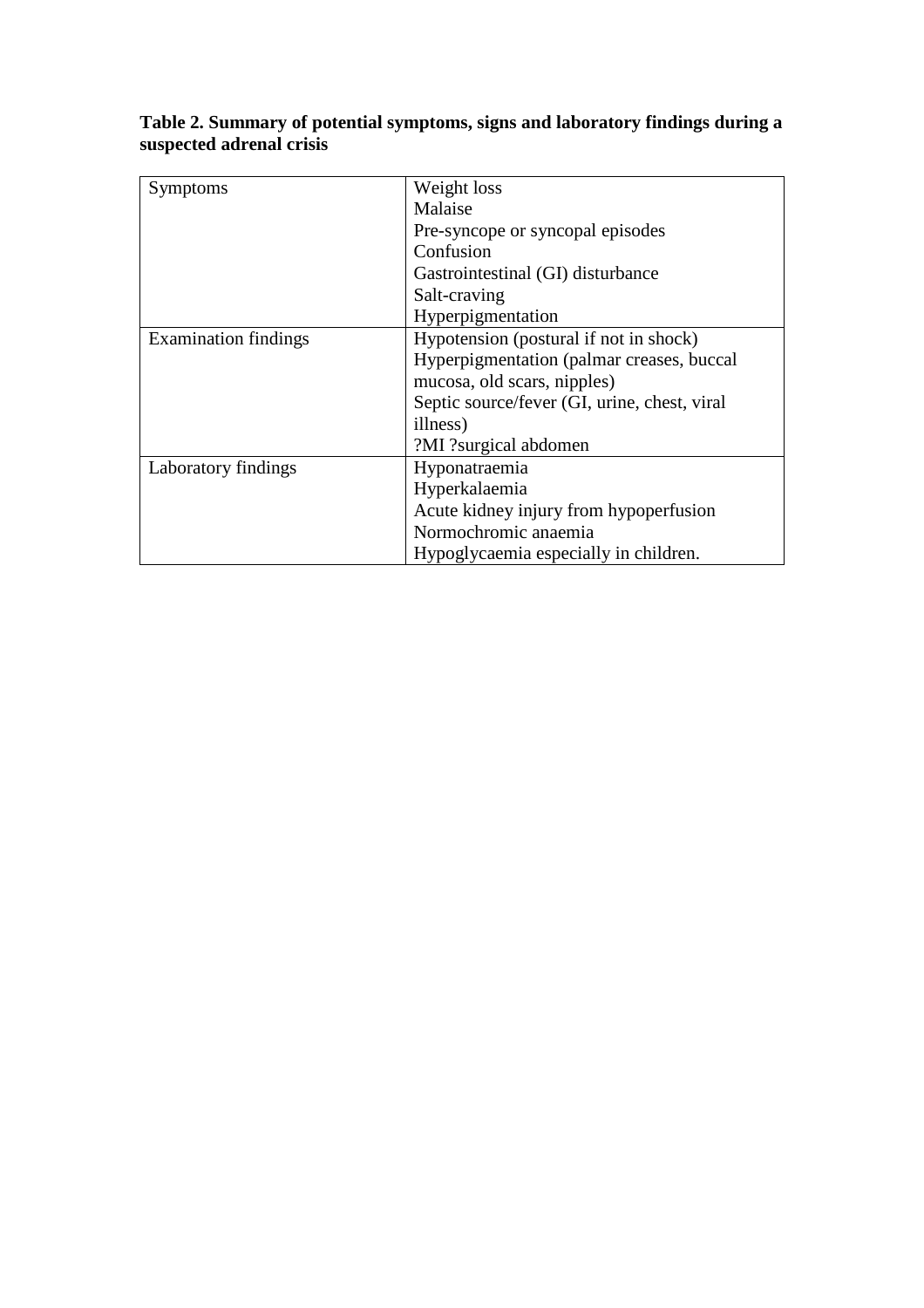#### *History*

It is important to remember that the majority of patients presenting in adrenal crisis already have a diagnosis of adrenal insufficiency (Hahner et al., 2010). In such patients, it is important to check drug adherence. Patients may have run out of their prednisolone or hydrocortisone, or vomited shortly after having taken it. In new cases of adrenal insufficiency patients or their carers may report non-specific symptoms such as weight loss, malaise, anorexia, nausea, vomiting, abdominal pain, dizziness and joint pain and in PAI more specific symptoms include salt-craving and hyperpigmentation. There may be a history of long-term corticosteroid use that has recently stopped or a history of a pituitary tumour/surgery.

Co-existent autoimmune disease may be present and it is important to ask directly regarding a history of hypothyroidism, type 1 diabetes, vitiligo and autoimmune hepatitis among other autoimmune tendencies including a family history of these conditions. PAI may present with an apparent improvement in glycaemic control in long standing type 1 diabetes or recurrent hypoglycaemia in patients who do not adjust insulin doses accordingly. Metastatic disease should be suspected in those with oncological disease, and tuberculosis should be considered in high risk groups.

#### *Examination*

Signs of hypovolaemic shock are usually present (hypotension/tachycardia/cerebral hypoperfusion). Co-existent sepsis may have precipitated the crisis so a careful examination of all systems is necessary. In one survey, vomiting and/or a diarrhoeal illness was responsible for more than 50% of cases of adrenal crisis followed by flulike illness and associated major infections and surgical procedures. Chest and urine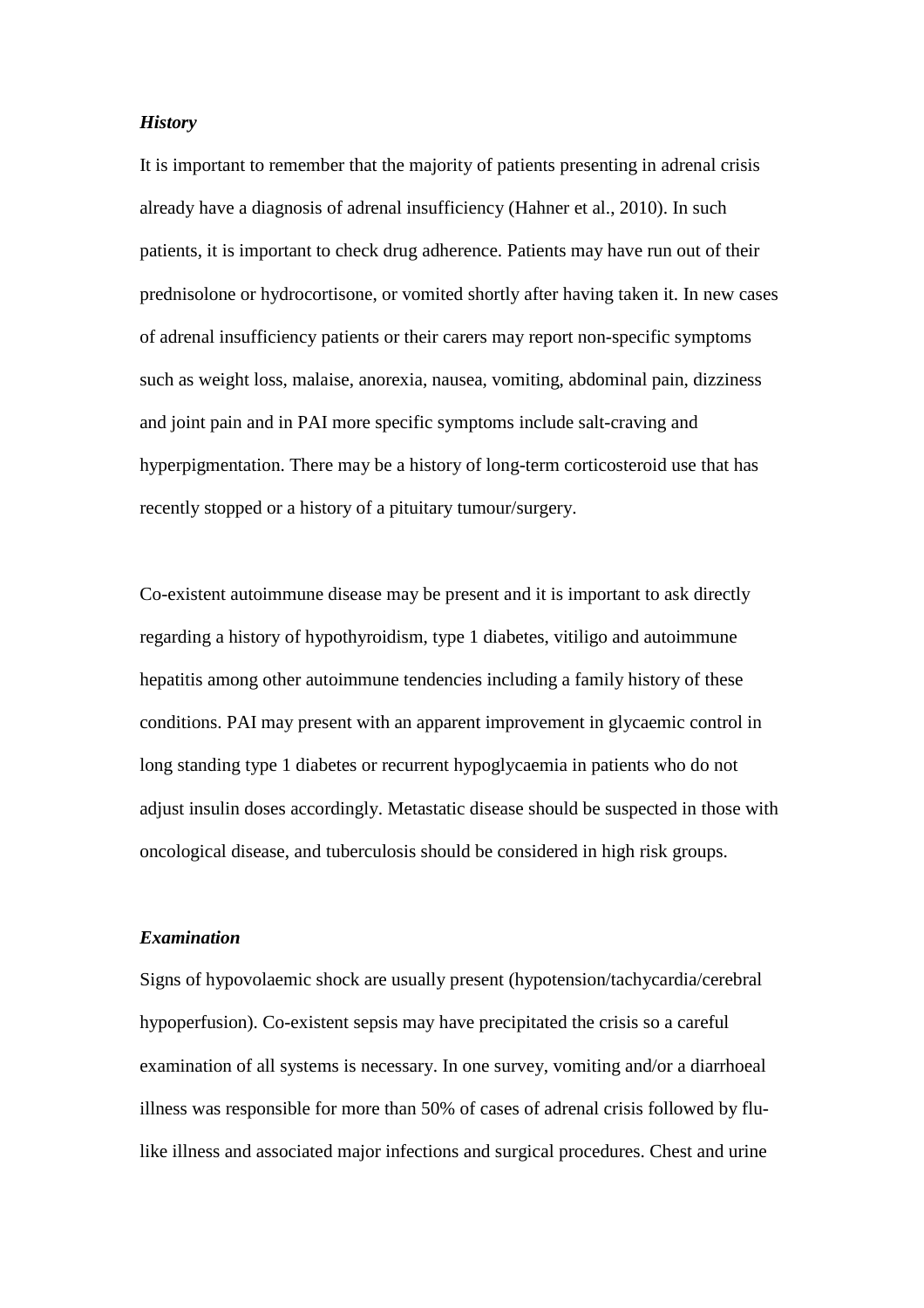infections, migraine, allergic reactions, septicaemia, myocardial infarction and hypoglycaemia were other less common causes (White and Arlt, 2010).

In a new presentation of Addison's disease there may be signs of hyperpigmentation due to excessive stimulation of skin melanocortin receptors by high ACTH levels. It is important to look in palmar creases, buccal mucosa, old scars and nipples for signs of increased pigmentation or other areas exposed to mechanical stress.

#### *Initial investigations*

Hyponatraemia may be present in primary and secondary adrenal insufficiency and hyperkalaemia in PAI due to mineralocorticoid deficiency. Hypoglycaemia may or may not be present but is more common in children. Thyroid stimulating hormone may be mildly elevated. A random cortisol of <100 nmol/L in a patient with clinical features of an Addisonian crisis is suggestive of adrenal insufficiency and in the 100- 350 nmol/L range, adrenal insufficiency cannot be ruled out. Even seemingly 'adequate' cortisol concentrations above this cannot absolutely exclude adrenal insufficiency as they may be inappropriately low for a critically ill patient. Because cortisol is a diurnal hormone, it is also important to bear in mind that healthy individuals often have low afternoon cortisol levels and random cortisol levels can be misleading. However a blood sample before any steroid is administered can be very informative and a sample should ideally be sent for ACTH and cortisol with the electrolytes before any treatment is administered for later review. If adrenal crisis is suspected clinically then immediate management should be instigated before cortisol and ACTH results are available.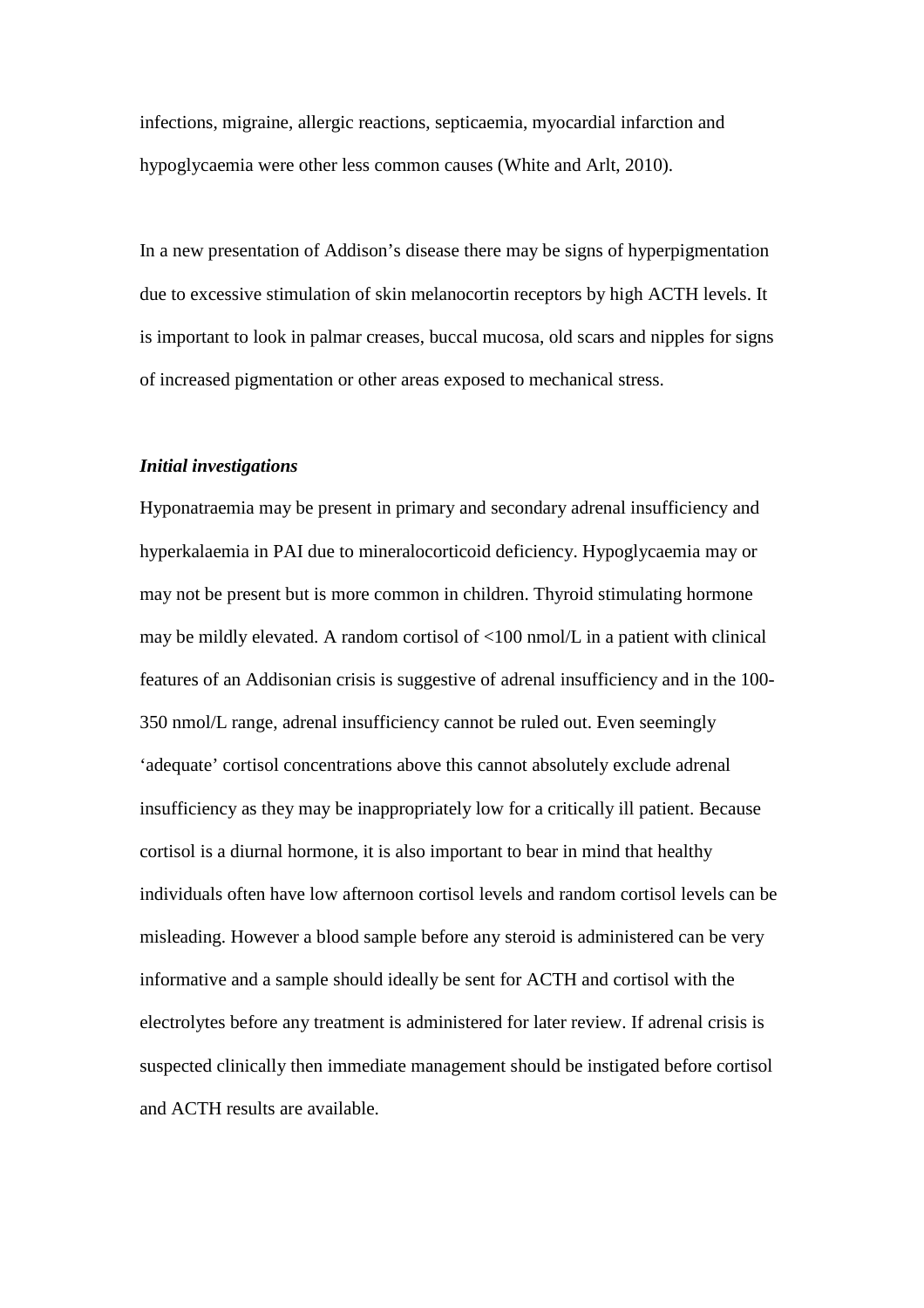# *Clinical Management*

The diagnosis of an adrenal crisis should be made on clinical grounds initially. If the patient is severely unwell then potentially life-saving hydrocortisone treatment should be instigated immediately, without waiting to confirm the diagnosis biochemically. If the patient is haemodynamically stable then it may be reasonable to consider performing a short synacthen test prior to commencing hydrocortisone treatment.

#### *Emergency management (0-24 hours) (Box 1.)*

Hydrocortisone (immediate bolus injection of hydrocortisone 100mg i.v. or i.m. followed by continuous intravenous infusion of 100mg hydrocortisone over 24 hrs or 4.2mg per hour). An alternative regimen would be 50mg every 6 hours (i.v. or i.m.) (Arlt, 2016).. The plasma cortisol profile is smoother with an IM bolus compared to IV due to the short half-life of cortisol.

Fluid resuscitation should be with isotonic saline solution. The first litre should be given over 1 hour followed by 4-6 hourly. Monitor for signs of fluid overload.

#### **Top Tips Box 1. Emergency management of an adrenal crisis**

- 1) Hydrocortisone 100mg bolus (i.m or i.v)
- 2) Followed by continuous intravenous infusion of 100mg over 24 hours. Or hydrocortisone 50mg every 6 hours i.m or i.v
- 3) 1000ml normal saline over 1 hour
- 4) Followed by 4-6 L normal saline over 24 hours (caution in elderly and those with potential cardiac failure).

#### *On-going management*

Specialist endocrine input should be sought at the earliest opportunity to guide on-

going management and further investigations. A switch to oral hydrocortisone or

prednisolone should be undertaken as soon as the patient is able to eat and drink. The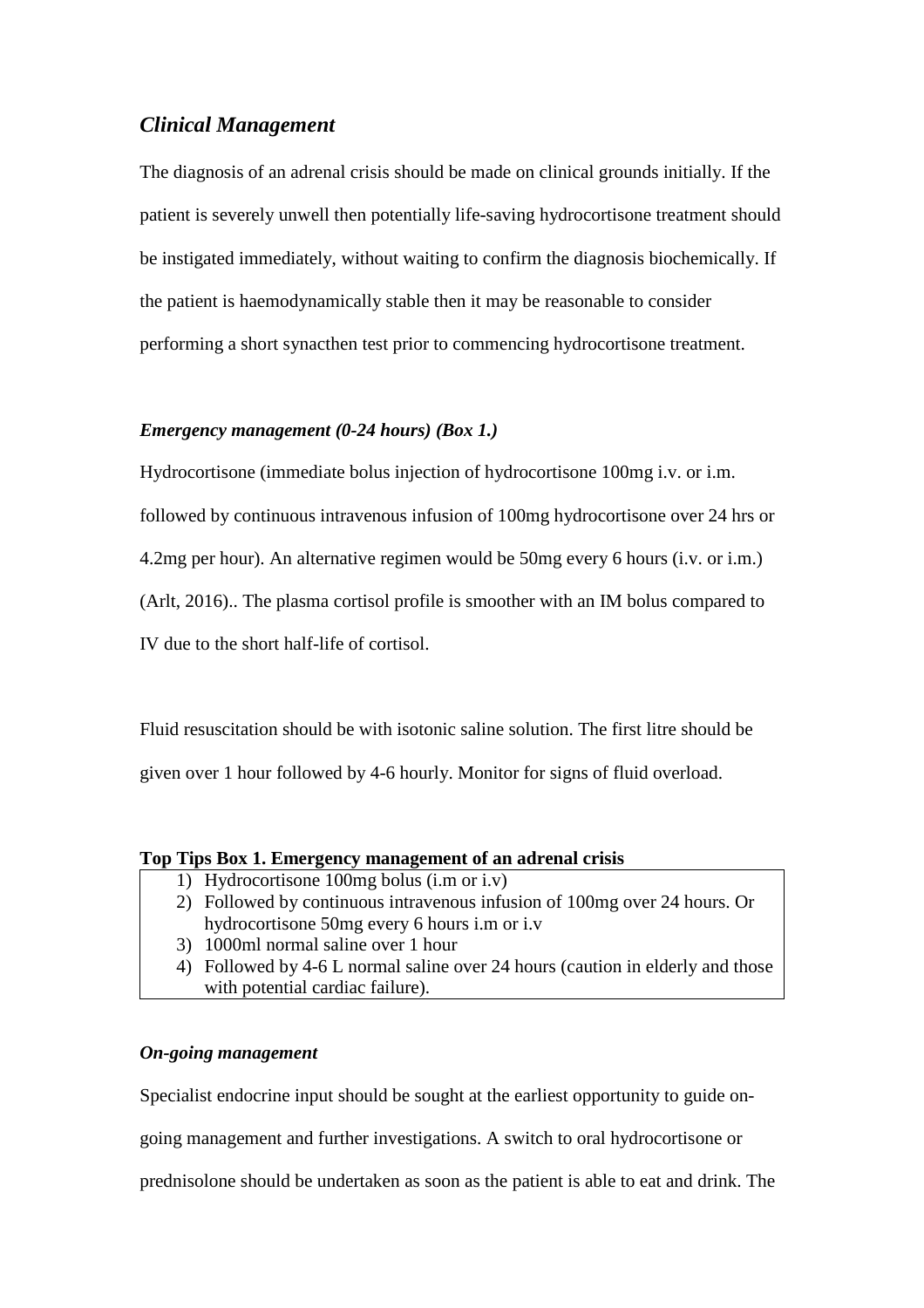most common replacement dose of hydrocortisone is 10mg on waking, 5mg at noon and 5mg at 4pm. The dose can be adjusted if necessary in the endocrine clinic. Steroid replacement at these physiological doses does not need to be taken with food.

An alternative may be to consider a once daily dose of prednisolone (2-5mg) and this is a focus of ongoing research (EL. Williams, 2016 , Smith et al., 2017). This may be a preferred option for patients who find thrice daily hydrocortisone difficult to remember and where once daily prednisolone may be a better option for them. Dexamethasone does not have a role in the long-term treatment of adrenal insufficiency.

In the long run, it is important to remember that excessive steroid replacement is also a cause of increased morbidity and mortality(Hammarstrand et al., 2017).

#### *Laboratory Investigations*

Following initial emergency management the diagnosis of adrenal insufficiency needs to be confirmed or excluded by conducting a short synacthen test. This test provides a supraphysiological stimulus (250 mcg synthetic ACTH) to cortisol production and enables investigation of adrenal reserve. The cut-off for stimulated cortisol at 30 minutes will vary according to the assay used but usually ranges from 450-500 nmol/L(El-Farhan et al., 2013). A baseline ACTH helps to determine whether the adrenal insufficiency is primary (high ACTH) or secondary in origin (normal or low ACTH). Ideally the test should be performed in the morning, so that baseline cortisol and ACTH can be accurately assessed, although other times are also acceptable since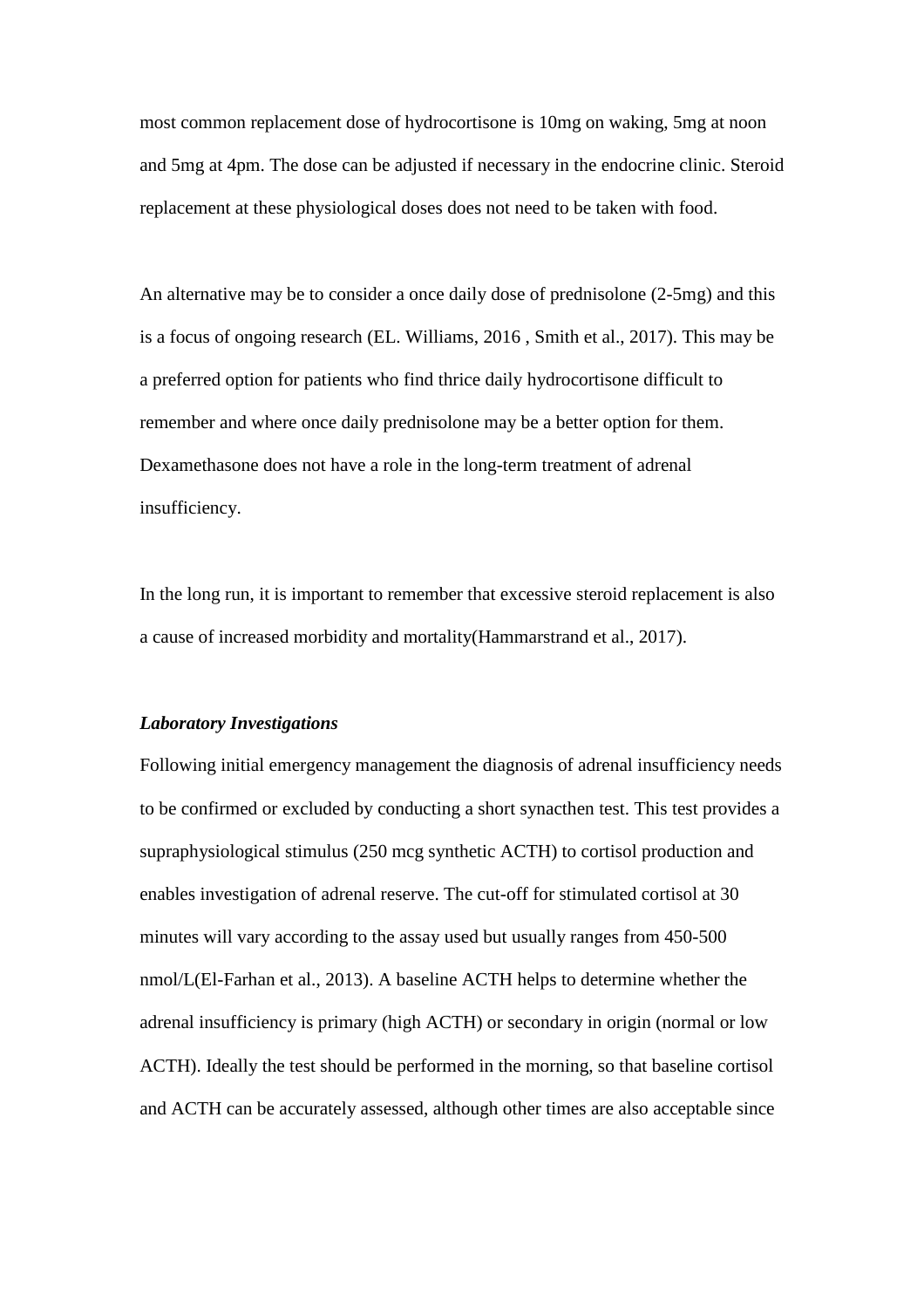it is the 30-minute cortisol value which is used to guide management. Endocrine advice should be sought where there is any uncertainty in interpretation.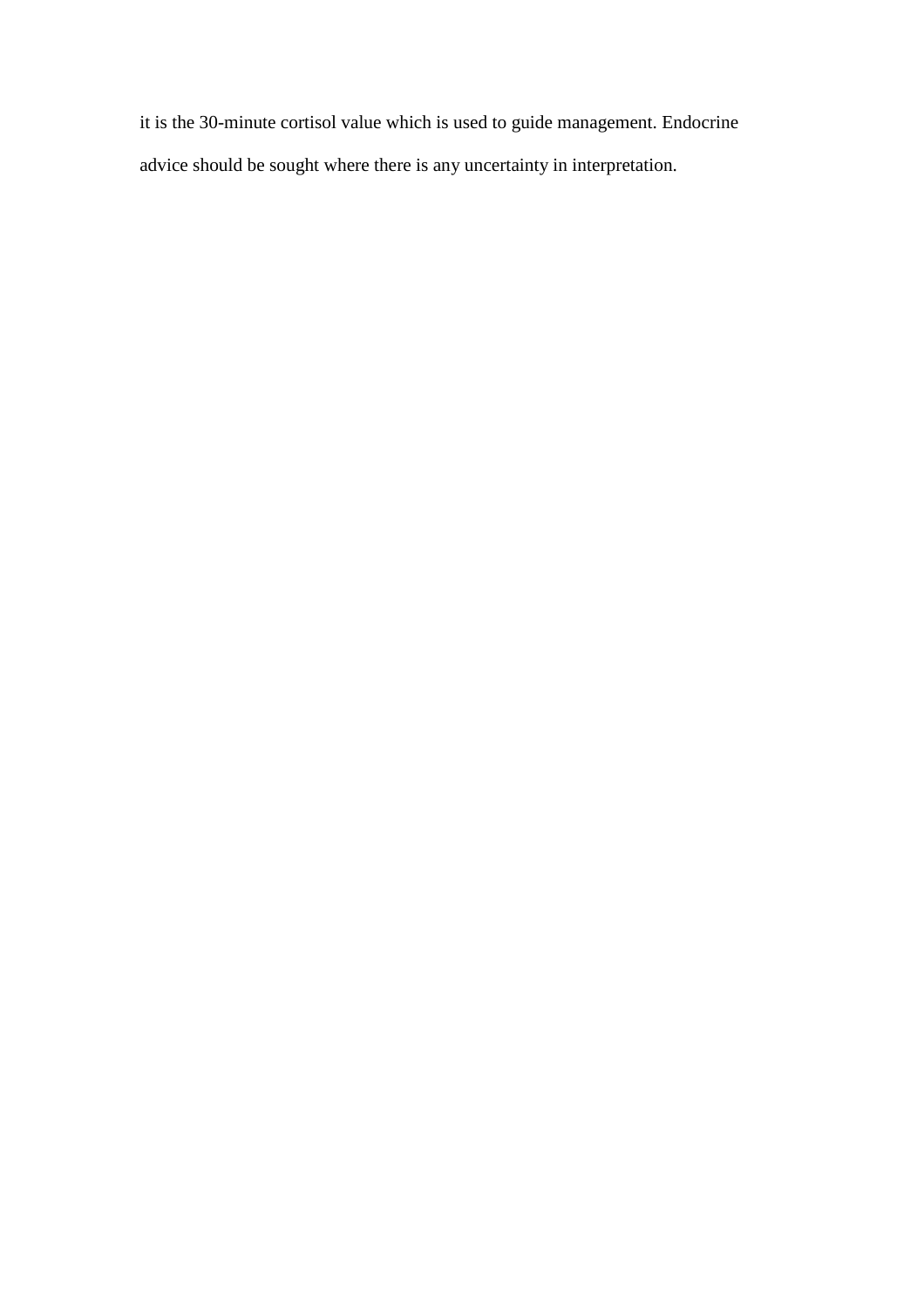# **Top Tips Box 2 – How to perform a short synacthen test.**

#### **Contraindications:**

Pregnancy, pituitary surgery within 6 weeks, Oral contraceptive pill (OCP) or hormone replacement therapy (HRT).

## **Preparation:**

Final dose of hydrocortisone midday on day before. Stop HRT/OCP at least 6 weeks before test.

# **Method**

1) Insert 18-20 g cannula

2) 0900 hrs take blood for cortisol (yellow top vacutainer) and ACTH (purple top vacutainer). Send ACTH sample lab immediately on ice. Flush cannula.

3) Give 250 micrograms tetracosactride i.m. (ideally) or i.v.

4) 0930h: After discarding 5 ml blood, take 3 ml blood for cortisol. Flush cannula 5) 1000h\*: After discarding 5 ml blood, take 3 ml blood for cortisol. Flush cannula) **Interpretation:** 

Stimulated plasma cortisol >450-500 nmol/L<sup>\*\*</sup> (or increment rise >150 nmol/L) = normal response

*\*Different centres may perform 60 minute cortisol measurement, \*\* check local lab cut-off.*

# *Further specialist investigations*

If adrenal insufficiency is confirmed, further tests will be determined by whether it is primary or secondary in nature and to seek the underlying cause (Table 1) For PAI, adrenal antibodies are useful to determine an autoimmune aetiology and for secondary adrenal insufficiency, biochemical and radiological assessment of the pituitary is usually required. Thyroid function and glycaemic status should be re-checked when steroid replete and the patient is well, as hypoadrenalism itself can affect thyroid and glycaemic status that can reverse following treatment, or may reveal true autoimmune hypothyroidism or diabetes and the lack of cortisol may have influenced the thyroid and glucose results.

# *Mineralocorticoid replacement*

In PAI there is invariably a need for mineralocorticoid replacement in the form of oral fludrocortisone. This is important to prevent postural hypotension and electrolyte disturbance. At higher doses of hydrocortisone (i.e. >50mg in 24 hours) there is no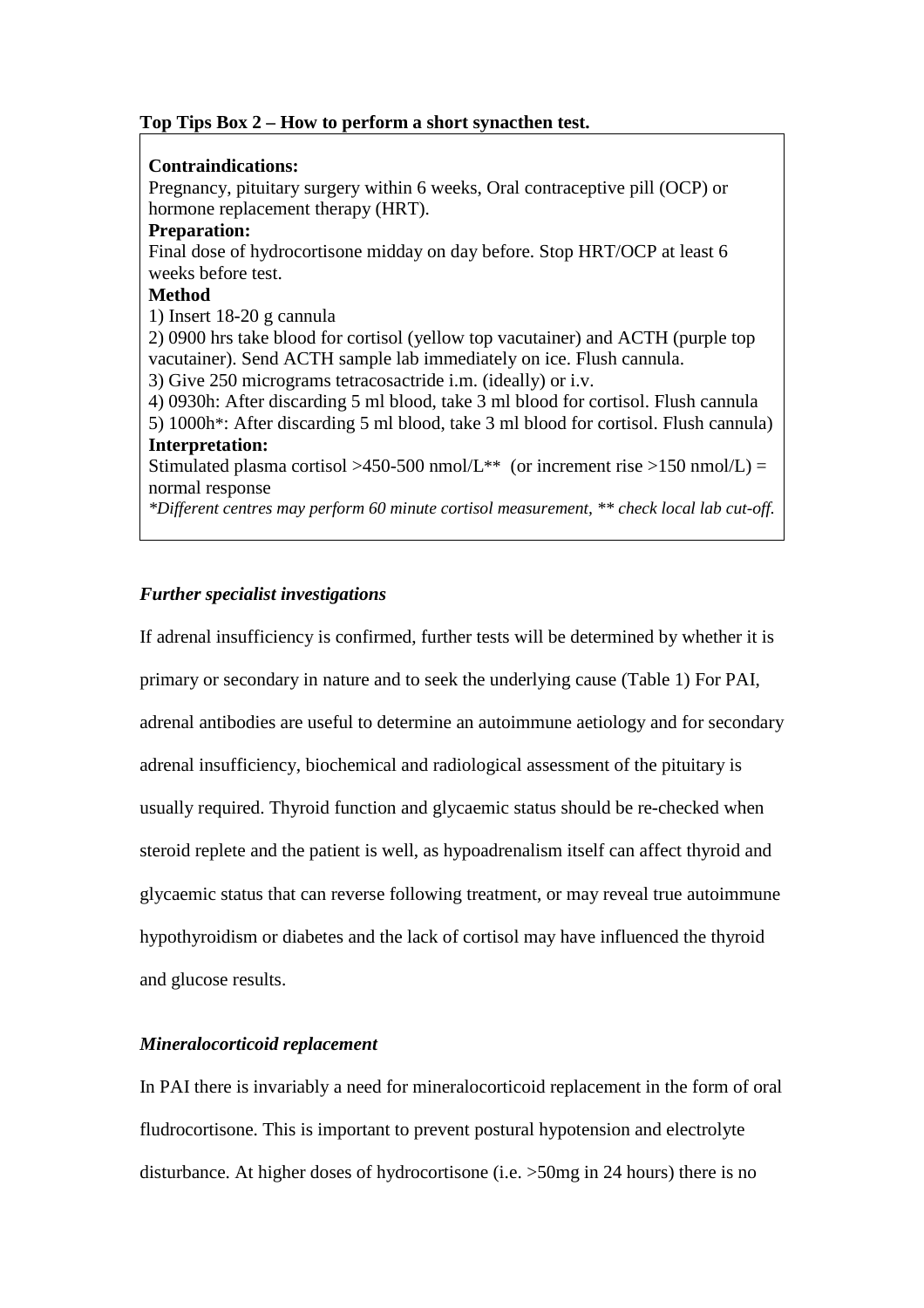need for fludrocortisone as hydrocortisone in these doses possesses sufficient mineralocorticoid activity. It is important to minimise the dose of glucocorticoid to minimise side effects, and to do this there is a requirement for daily fludrocortisone replacement (typically 100 mcg once daily). Fludrocortisone should be commenced by an endocrinologist, either prior to discharge or very soon afterwards in an outpatient clinic. Serum/plasma aldosterone will be low and renin will be high in mineralocorticoid deficiency, hence potassium and renin measurements, along with an assessment of postural blood pressure change, can be used to titrate fludrocortisone dose in the clinic. Most patients need between 3mg and 4mg of prednisolone once daily together with fludrocortisone 100mcg (Smith etal). Hydrocortisone 10mg + 5mg + 5mg daily is an alternative to once daily prednisolone.

#### **Discharge and Follow-up**

All patients (and family/carers) with confirmed adrenal insufficiency should be educated about their condition. They should be alerted to sick day rules (*Box 3)* and encouraged to carry a steroid emergency card [www.endocrinology.org/adrenal-crisis](http://www.endocrinology.org/adrenal-crisis) and/or a medic alert bracelet. All patients should be referred to a specialist endocrine clinic. A discharge check list can be found in Box 4.

#### **Top Tips Box 3. Sick Day Rules**

- **1.** Double hydrocortisone dose during a febrile illness or one that requires antibiotics or bed rest (ensure patient has additional dose of hydrocortisone so dose can be doubled for at least 7 days)
- **2.** Glucocorticoids may need to be administered either i.v. or i.m. during a vomiting or diarrhoeal illness. The patient (or carer) can be taught to selfadminister hydrocortisone. Provide a **Hydrocortisone Emergency Injection Kit** and ensure it always remains in date.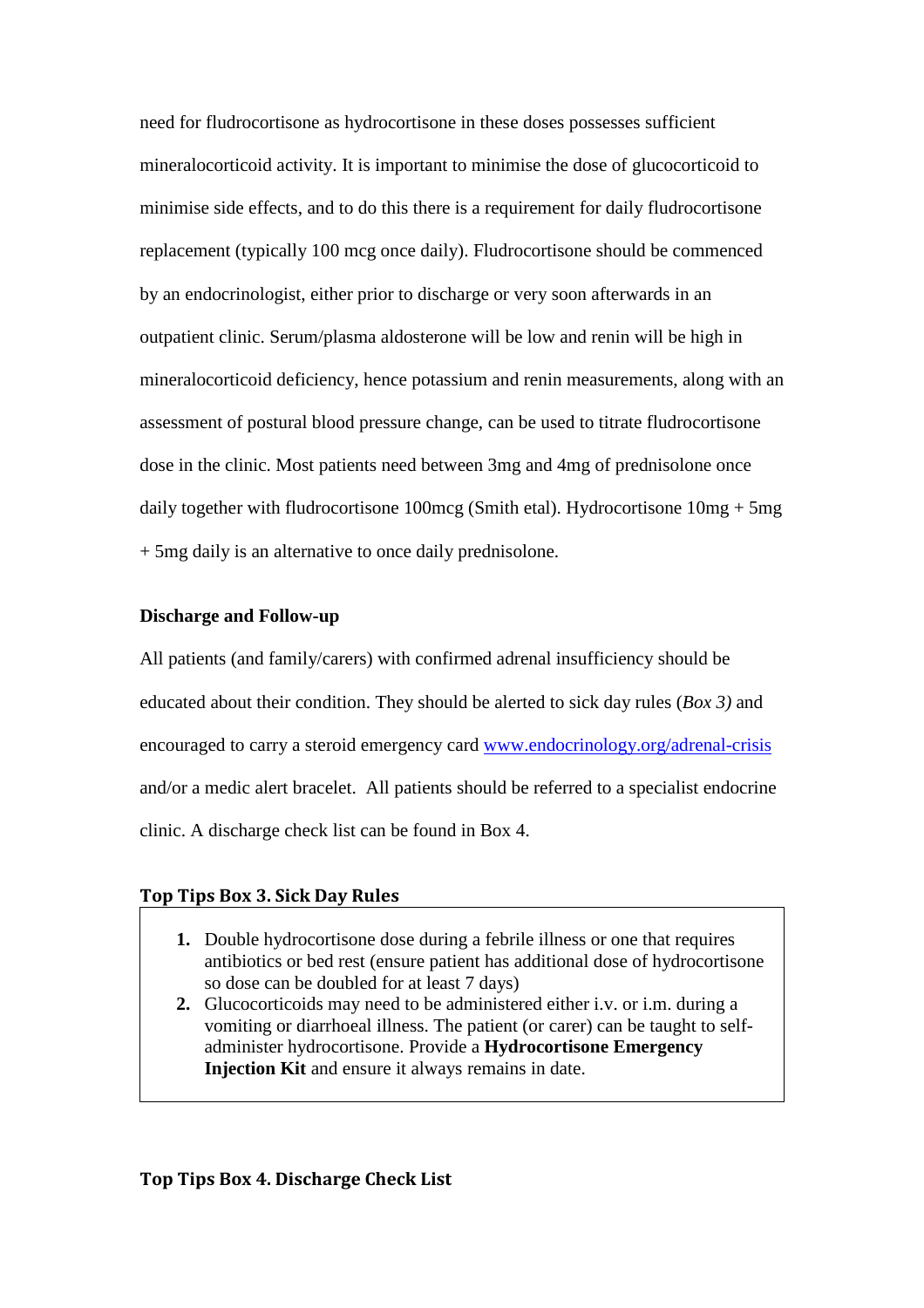*New diagnosis of adrenal insufficiency:*

- 1) Is the patient well and taking 15-20 mg hydrocortisone or 2mg to 4mg prednisolone, and in PAI fludrocortisone 100 mg daily?
- 2) Has the patient had a short synacthen test and inpatient endocrine review?
- 3) Has the patient been educated about their condition, given an explanation of sick day rules and given a steroid emergency card?
- 4) Has the patient been referred to the endocrine outpatient clinic?

*Established diagnosis of adrenal insufficiency:* 

- 1) Is the patient well and taking usual dose of hydrocortisone or prednisolone?
- 2) Has the reason for adrenal crisis been explored?
- 3) Have sick day rules been re-discussed?
- 4) Does the patient carry a steroid alert card or have a medic alert bracelet?
- 5) Does the patient have an endocrine outpatient appointment booked?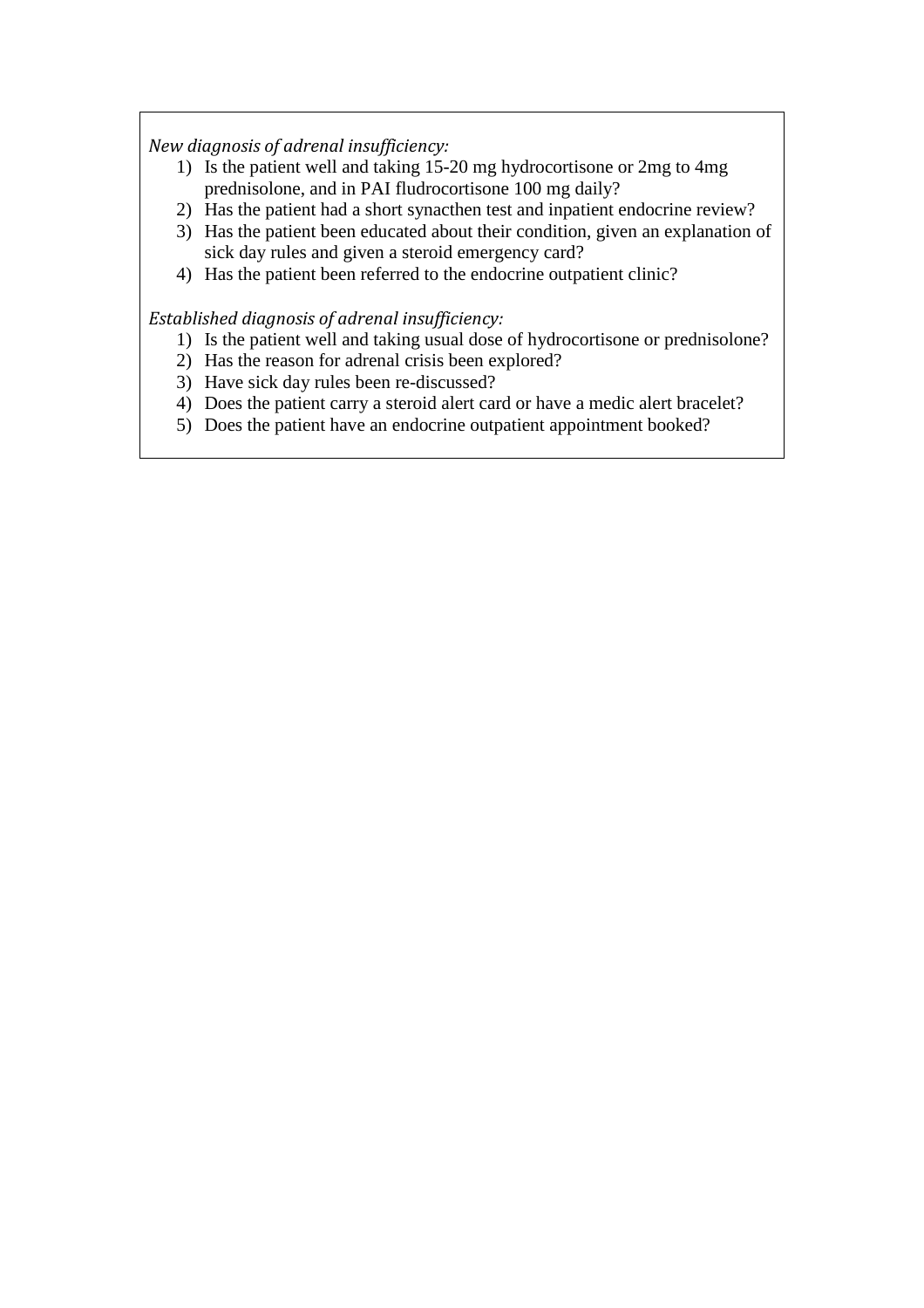# **Key points:**

- 1) 'Addisonian crisis' is a life-threatening endocrine emergency that requires early recognition and treatment of the condition.
- 2) Most cases of adrenal crisis are in patients who have established adrenal insufficiency.
- 3) An adrenal crisis is more common in primary vs. secondary adrenal insufficiency due to additional lack of mineralocorticoid.
- 4) When suspected clinically, an adrenal crisis must be treated with prompt hydrocortisone replacement and fluid resuscitation.
- 5) In new suspected cases of adrenal insufficiency, the diagnosis should be confirmed with a short synacthen test prior to discharge.
- 6) If confirmed, patients should be established on oral hydrocortisone (usually 15-20 mg in divided daily doses) or 3-4mg prednisolone once daily.
- 7) All patients should be educated regarding 'sick day' rules and encouraged to carry a medic alert bracelet and/or steroid emergency card.
- 8) All patients should be under specialist endocrine follow-up.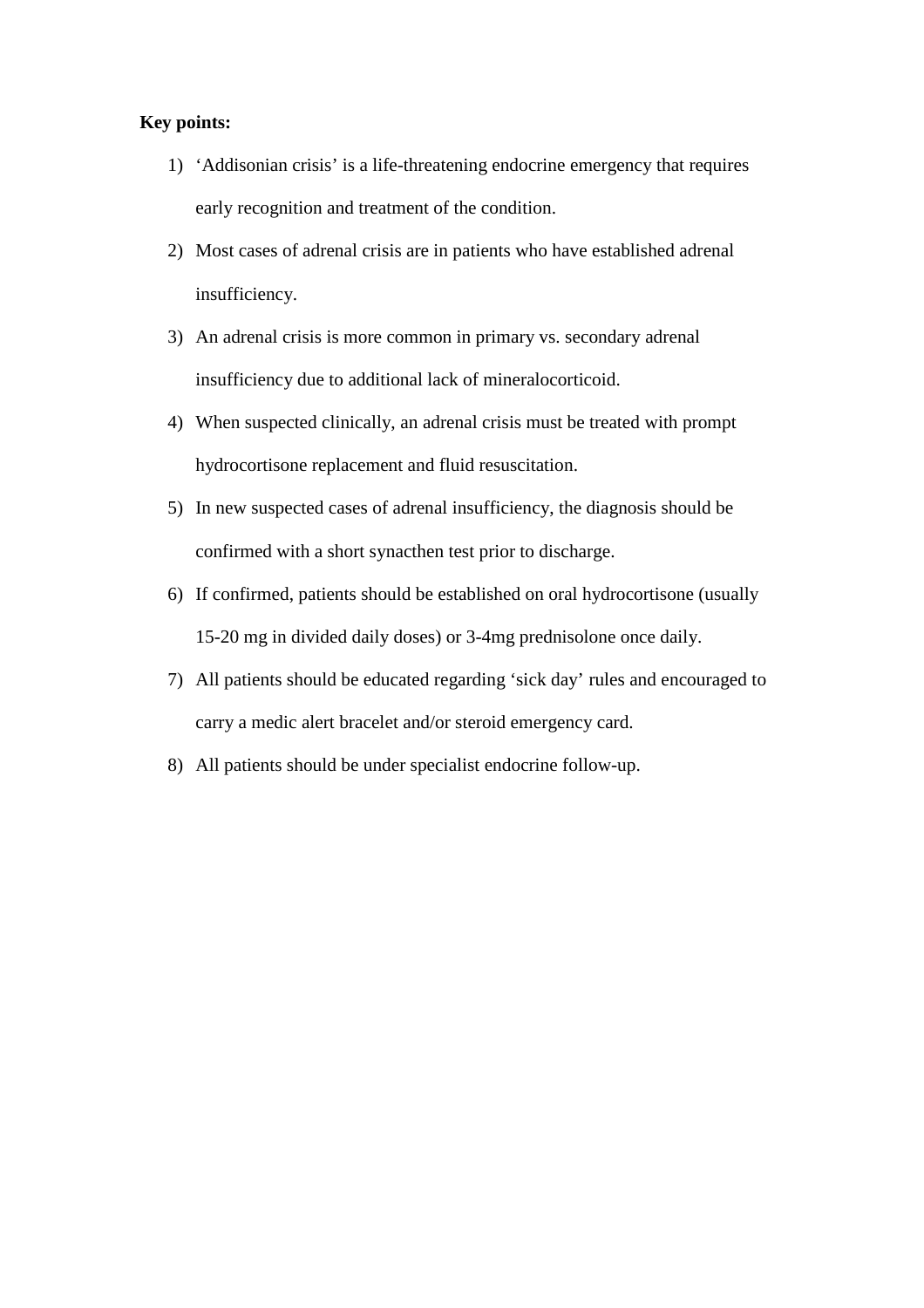#### **References**

- ARLT, W. 2016. SOCIETY FOR ENDOCRINOLOGY ENDOCRINE EMERGENCY GUIDANCE: Emergency management of acute adrenal insufficiency (adrenal crisis) in adult patients. *Endocr Connect,* 5**,** G1-g3.
- BANCOS, I., HAHNER, S., TOMLINSON, J. & ARLT, W. 2015. Diagnosis and management of adrenal insufficiency. *Lancet Diabetes Endocrinol,* 3**,** 216- 26.
- BAXTER, D., SHARP, D. J., FEENEY, C., PAPADOPOULOU, D., HAM, T. E., JILKA, S., HELLYER, P. J., PATEL, M. C., BENNETT, A. N., MISTLIN, A., MCGILLOWAY, E., MIDWINTER, M. & GOLDSTONE, A. P. 2013. Pituitary dysfunction after blast traumatic brain injury: The UK BIOSAP study. *Ann Neurol,* 74**,** 527- 36.
- EL-FARHAN, N., PICKETT, A., DUCROQ, D., BAILEY, C., MITCHEM, K., MORGAN, N., ARMSTON, A., JONES, L., EVANS, C. & REES, D. A. 2013. Method-specific serum cortisol responses to the adrenocorticotrophin test: comparison of gas chromatography-mass spectrometry and five automated immunoassays. *Clin Endocrinol (Oxf),* 78**,** 673-80.
- EL. WILLIAMS, S. C., T TAN, K MEERAN 2016 Prednisolone Replacement Therapy Mimics the Circadian Rhythm More Closely Than Other Glucocorticoids. *The Journal of Applied Laboratory Medicine*

HAHNER, S., LOEFFLER, M., BLEICKEN, B., DRECHSLER, C., MILOVANOVIC, D., FASSNACHT, M., VENTZ, M., QUINKLER, M. & ALLOLIO, B. 2010. Epidemiology of adrenal crisis in chronic adrenal insufficiency: the need for new prevention strategies. *Eur J Endocrinol,* 162**,** 597-602.